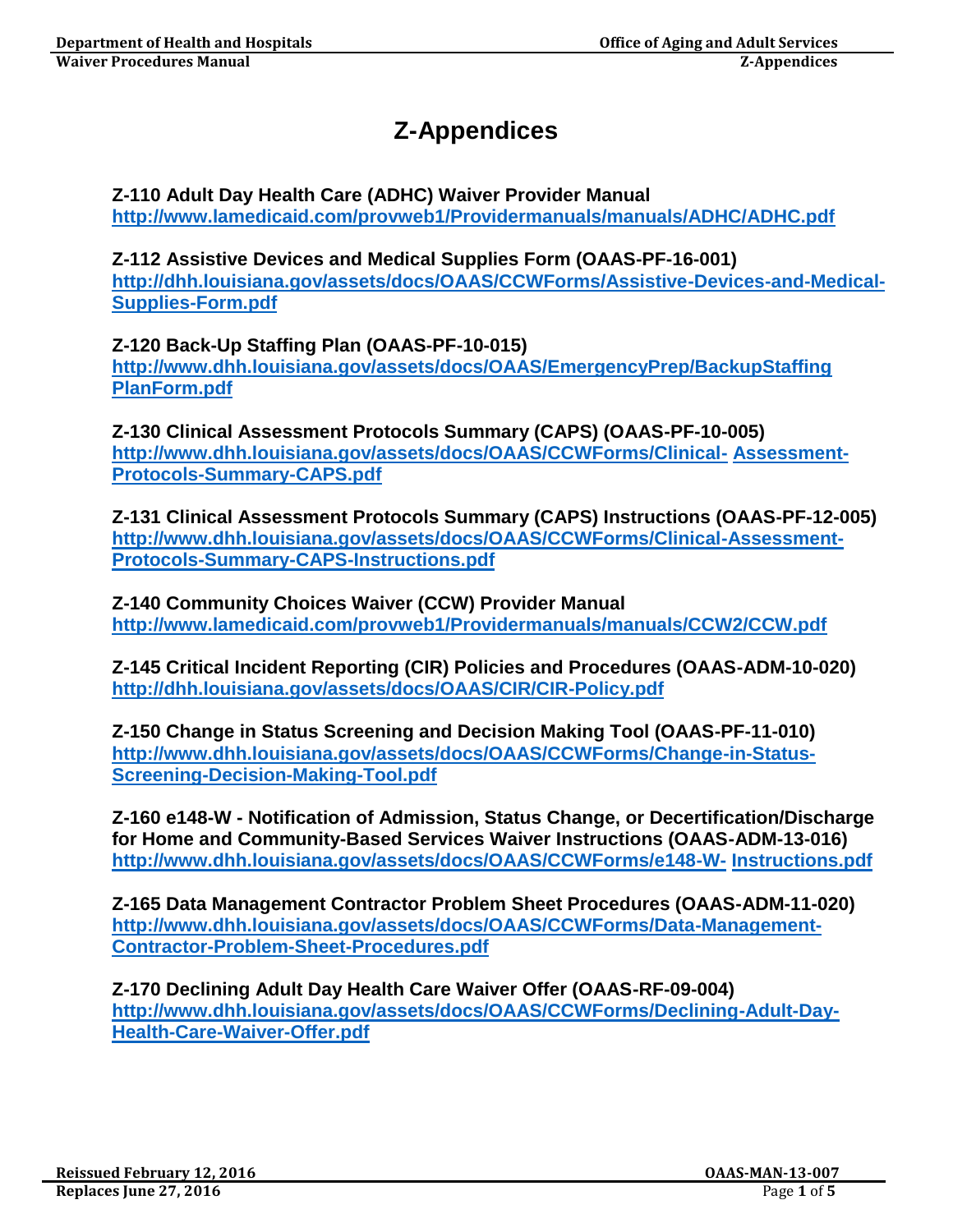#### **Z-171 Declining Current Adult Day Health Care Waiver Services (OAAS-RF-09-006) [http://www.dhh.louisiana.gov/assets/docs/OAAS/CCWForms/Declining-Current-](http://www.dhh.louisiana.gov/assets/docs/OAAS/CCWForms/Declining-Current-Adult-Day-Health-Care-Waiver-Services.pdf) [Adult-](http://www.dhh.louisiana.gov/assets/docs/OAAS/CCWForms/Declining-Current-Adult-Day-Health-Care-Waiver-Services.pdf)[Day-Health-Care-Waiver-Services.pdf](http://www.dhh.louisiana.gov/assets/docs/OAAS/CCWForms/Declining-Current-Adult-Day-Health-Care-Waiver-Services.pdf)**

#### **Z-172 Declining Community Choices Waiver Offer (OAAS-RF-09-005) [http://www.dhh.louisiana.gov/assets/docs/OAAS/CCWForms/Declining-](http://www.dhh.louisiana.gov/assets/docs/OAAS/CCWForms/Declining-Community-Choices-Waiver-Offer.pdf) [Community-](http://www.dhh.louisiana.gov/assets/docs/OAAS/CCWForms/Declining-Community-Choices-Waiver-Offer.pdf)[Choices-Waiver-Offer.pdf](http://www.dhh.louisiana.gov/assets/docs/OAAS/CCWForms/Declining-Community-Choices-Waiver-Offer.pdf)**

**Z-173 Declining Current Community Choices Waiver Services (OAAS-RF-09-007) [http://www.dhh.louisiana.gov/assets/docs/OAAS/CCWForms/Declining-Current-](http://www.dhh.louisiana.gov/assets/docs/OAAS/CCWForms/Declining-Current-Community-Choices-Waiver-Services.pdf)[Community-Choices-Waiver-Services.pdf](http://www.dhh.louisiana.gov/assets/docs/OAAS/CCWForms/Declining-Current-Community-Choices-Waiver-Services.pdf)**

**Z-175 Directory – OAAS Waiver Regional Offices <http://www.dhh.louisiana.gov/index.cfm/directory/category/141>**

**Z-180 Emergency Plan (OAAS-PF-09-004) [http://www.dhh.louisiana.gov/assets/docs/OAAS/EmergencyPrep/EmergencyPlan](http://www.dhh.louisiana.gov/assets/docs/OAAS/EmergencyPrep/EmergencyPlanandAgreementForm.pdf) [andAgreementForm.pdf](http://www.dhh.louisiana.gov/assets/docs/OAAS/EmergencyPrep/EmergencyPlanandAgreementForm.pdf)**

**Z-190 Environmental Accessibility Adaptation (EAA) Form (OAAS-PF-12-007) [http://www.dhh.louisiana.gov/assets/docs/OAAS/CCWForms/Environmental-](http://www.dhh.louisiana.gov/assets/docs/OAAS/CCWForms/Environmental-Accessibility-Adaptation-Form.pdf)[Accessibility-Adaptation-Form.pdf](http://www.dhh.louisiana.gov/assets/docs/OAAS/CCWForms/Environmental-Accessibility-Adaptation-Form.pdf)**

## **Z-200 Evacuation Tracking Form (OAAS-PF-09-003)**

**[http://www.dhh.louisiana.gov/assets/docs/OAAS/CCWForms/Evacuation-](http://www.dhh.louisiana.gov/assets/docs/OAAS/CCWForms/Evacuation-Tracking-Form.xls) [Tracking-](http://www.dhh.louisiana.gov/assets/docs/OAAS/CCWForms/Evacuation-Tracking-Form.xls)[Form.xls](http://www.dhh.louisiana.gov/assets/docs/OAAS/CCWForms/Evacuation-Tracking-Form.xls)**

**Z-210 Expedited CCW Offers Process (OAAS-ADM-11-022) – FOR OAAS STAFF USE ONLY**

**Z-220 Expedited CCW Service Review Panel (SRP) Form (OAAS-IF-12-011) - FOR OAAS STAFF USE ONLY**

**Z-230 Flexible Schedule/Budget Worksheet (OAAS-PF-10-008) [http://dhh.louisiana.gov/assets/docs/OAAS/CCWForms/Flexible-Schedule-Budget-](http://dhh.louisiana.gov/assets/docs/OAAS/CCWForms/Flexible-Schedule-Budget-Worksheet.xls)[Worksheet.xls](http://dhh.louisiana.gov/assets/docs/OAAS/CCWForms/Flexible-Schedule-Budget-Worksheet.xls)**

**Z-240 Form 142 – Notice of Medical Certification [http://www.dhh.louisiana.gov/assets/docs/OAAS/publications/CommChoice/Form](http://www.dhh.louisiana.gov/assets/docs/OAAS/publications/CommChoice/Form142Revised.pdf) [142Revised.pdf](http://www.dhh.louisiana.gov/assets/docs/OAAS/publications/CommChoice/Form142Revised.pdf)**

**Z-241 Form 142 – Notice of Medical Certification Instructions (OAAS-ADM-13-017) <http://www.dhh.louisiana.gov/assets/docs/OAAS/CCWForms/142-Instructions.pdf>**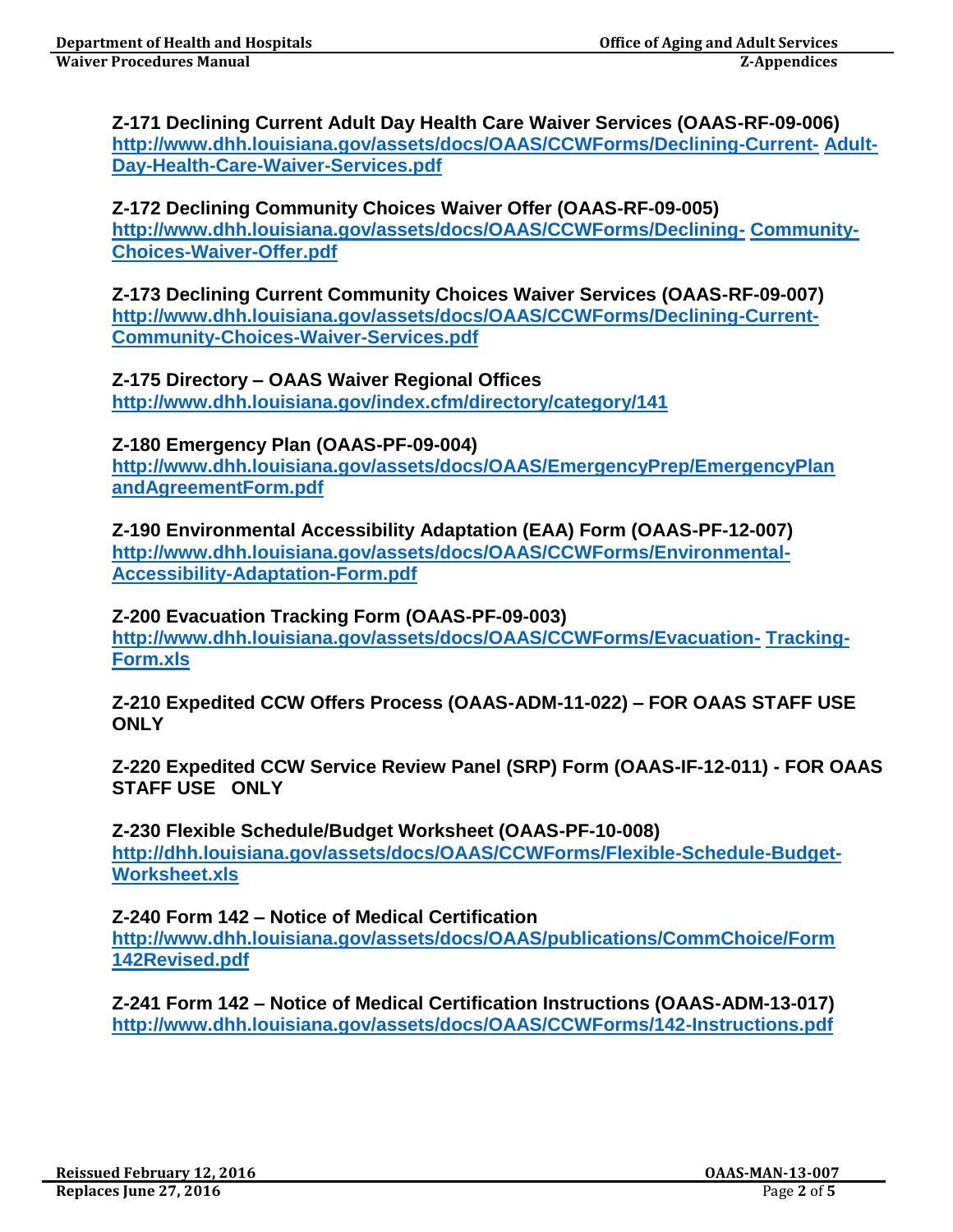#### **Z-250 Individual Responsibility Agreement (IRA) Form (OAAS-SC-11-012) [http://www.dhh.louisiana.gov/assets/docs/OAAS/CCWForms/Individual-](http://www.dhh.louisiana.gov/assets/docs/OAAS/CCWForms/Individual-Responsibility-Agreement-Form.pdf) [Responsibility-](http://www.dhh.louisiana.gov/assets/docs/OAAS/CCWForms/Individual-Responsibility-Agreement-Form.pdf)[Agreement-Form.pdf](http://www.dhh.louisiana.gov/assets/docs/OAAS/CCWForms/Individual-Responsibility-Agreement-Form.pdf)**

### **Z-260 Level of Care/Plan of Care Review Checklist (OAAS-PF-12-008) [http://www.dhh.louisiana.gov/assets/docs/OAAS/CCWForms/LOC-POC-Review-](http://www.dhh.louisiana.gov/assets/docs/OAAS/CCWForms/LOC-POC-Review-Checklist.pdf)[Checklist.pdf](http://www.dhh.louisiana.gov/assets/docs/OAAS/CCWForms/LOC-POC-Review-Checklist.pdf)**

**Z-261 Level of Care/Plan of Care Review Process (OAAS-ADM-12-020) [http://www.dhh.louisiana.gov/assets/docs/OAAS/CCWForms/LOC-POC-Review-](http://www.dhh.louisiana.gov/assets/docs/OAAS/CCWForms/LOC-POC-Review-Process.pdf)[Process.pdf](http://www.dhh.louisiana.gov/assets/docs/OAAS/CCWForms/LOC-POC-Review-Process.pdf)**

**Z-265 Level of Care Policy Manual (OAAS-MAN-13-005) <http://new.dhh.louisiana.gov/assets/docs/OAAS/Manuals/LOCEligibilityManual.pdf>**

**Z-270 MDS-HC Assessment and Care Planning Training Registration Form (OAAS-PF-12-004)**

**[http://new.dhh.louisiana.gov/assets/docs/OAAS/Training/MDS-HC-Care-Planning-](http://new.dhh.louisiana.gov/assets/docs/OAAS/Training/MDS-HC-Care-Planning-Registration-Form.pdf)[Registration-Form.pdf](http://new.dhh.louisiana.gov/assets/docs/OAAS/Training/MDS-HC-Care-Planning-Registration-Form.pdf)**

**Z-275 Monitored In-Home Caregiving (MIHC) Services Form [http://dhh.louisiana.gov/assets/docs/OAAS/publications/Forms/Monitored-In-Home-](http://dhh.louisiana.gov/assets/docs/OAAS/publications/Forms/Monitored-In-Home-Caregiving-Services-Form.pdf)[Caregiving-Services-Form.pdf](http://dhh.louisiana.gov/assets/docs/OAAS/publications/Forms/Monitored-In-Home-Caregiving-Services-Form.pdf)**

**Z-280 Money Follows the Person (MFP)/My Place LA Form (OAAS-PF-10-011) [http://www.dhh.la.gov/assets/docs/OAAS/publications/Forms/MFP-My-Place-LA-](http://www.dhh.la.gov/assets/docs/OAAS/publications/Forms/MFP-My-Place-LA-Form.pdf)[Form.pdf](http://www.dhh.la.gov/assets/docs/OAAS/publications/Forms/MFP-My-Place-LA-Form.pdf)**

**Z-285 National Voter Registration Act (NVRA) Procedures (OAAS-ADM-13-007) [http://dhh.louisiana.gov/assets/docs/OAAS/NVRA/national-voter-registration-act](http://dhh.louisiana.gov/assets/docs/OAAS/NVRA/national-voter-registration-act-manual.pdf)[manual.pdf](http://dhh.louisiana.gov/assets/docs/OAAS/NVRA/national-voter-registration-act-manual.pdf)**

**Z-290 Nursing/Therapy Evaluation Form (OAAS-PF-13-003) [http://www.dhh.louisiana.gov/assets/docs/OAAS/CCWForms/Nursing-Therapy-](http://www.dhh.louisiana.gov/assets/docs/OAAS/CCWForms/Nursing-Therapy-Evaluation-Form.pdf)[Evaluation-Form.pdf](http://www.dhh.louisiana.gov/assets/docs/OAAS/CCWForms/Nursing-Therapy-Evaluation-Form.pdf)**

**Z-293 Nursing/Therapy Evaluation Referral Form (OAAS-PF-13-004) [http://www.dhh.louisiana.gov/assets/docs/OAAS/CCWForms/Nursing-Therapy-](http://www.dhh.louisiana.gov/assets/docs/OAAS/CCWForms/Nursing-Therapy-Evaluation-Referral-Form.pdf)[Evaluation-Referral-Form.pdf](http://www.dhh.louisiana.gov/assets/docs/OAAS/CCWForms/Nursing-Therapy-Evaluation-Referral-Form.pdf)**

**Z-294 Nursing/Therapy Evaluation Referral Form Instructions (OAAS-PF-13-008) [http://www.dhh.louisiana.gov/assets/docs/OAAS/CCWForms/Nursing-Therapy-](http://www.dhh.louisiana.gov/assets/docs/OAAS/CCWForms/Nursing-Therapy-Evaluation-Referral-Form-Instructions.pdf)[Evaluation-Referral-Form-Instructions.pdf](http://www.dhh.louisiana.gov/assets/docs/OAAS/CCWForms/Nursing-Therapy-Evaluation-Referral-Form-Instructions.pdf)**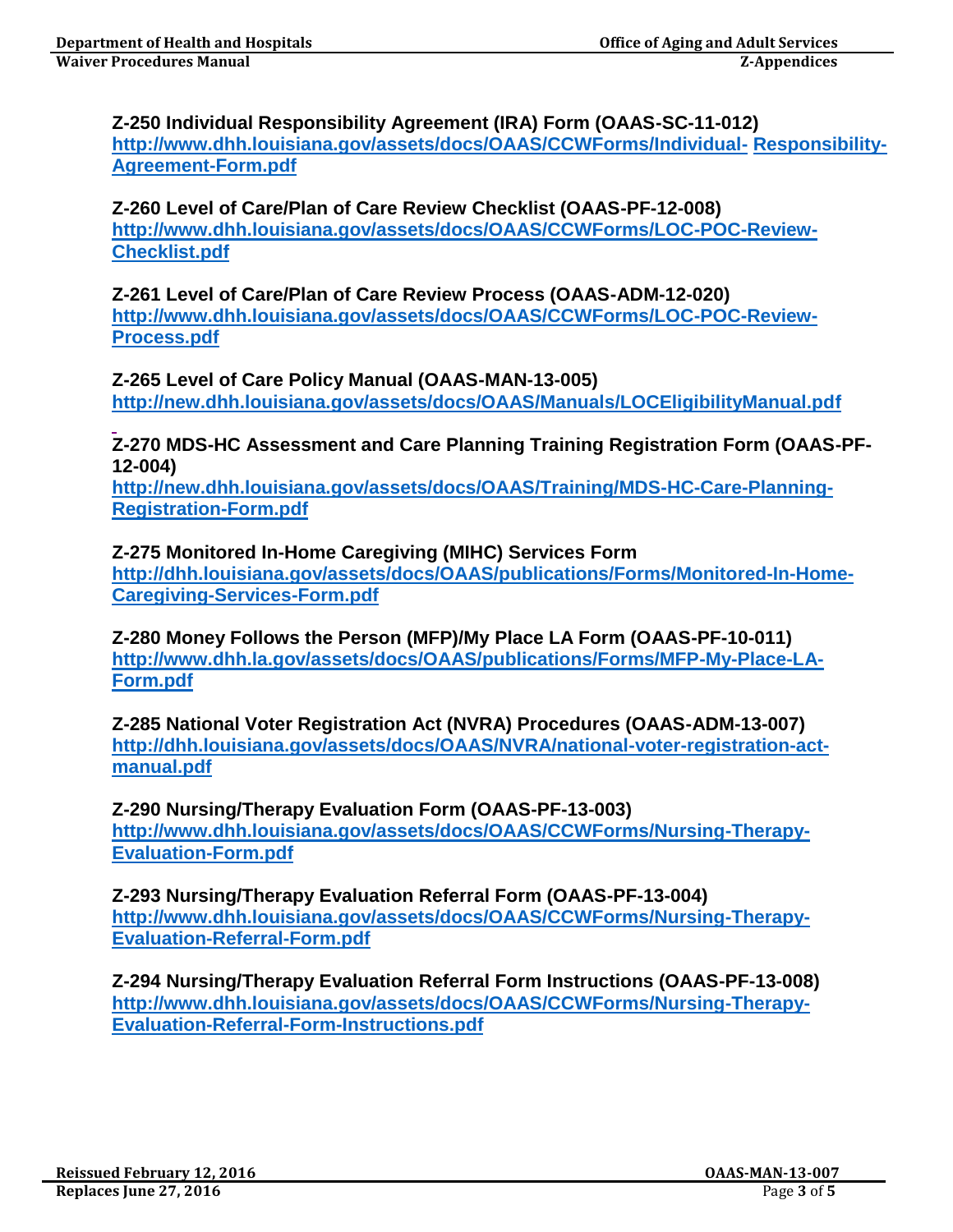#### **Z-296 Nursing/Therapy Payment Authorization Form (OAAS-PF-13-002) [http://www.dhh.louisiana.gov/assets/docs/OAAS/CCWForms/Nursing-Therapy-](http://www.dhh.louisiana.gov/assets/docs/OAAS/CCWForms/Nursing-Therapy-Payment-Authorization-Form.pdf)[Payment-Authorization-Form.pdf](http://www.dhh.louisiana.gov/assets/docs/OAAS/CCWForms/Nursing-Therapy-Payment-Authorization-Form.pdf)**

### **Z-300 Personal Care Services Provider Manual <http://www.lamedicaid.com/provweb1/Providermanuals/manuals/PCS/pcs.pdf>**

# **Z-310 Plan of Care (OAAS-PF-10-003)**

**[http://www.dhh.louisiana.gov/assets/docs/OAAS/CCWForms/Waiver-Plan-of-](http://www.dhh.louisiana.gov/assets/docs/OAAS/CCWForms/Waiver-Plan-of-Care.pdf) [Care.pdf](http://www.dhh.louisiana.gov/assets/docs/OAAS/CCWForms/Waiver-Plan-of-Care.pdf)**

**Z-315 Plan of Care Extension (OAAS-IF-09-004) (FOR OAAS STAFF USE ONLY)**

**Z-320 Provider Locator Tool [http://www.lmmis.com/provweb1/provider\\_demographics/provider\\_map.aspx](http://www.lmmis.com/provweb1/provider_demographics/provider_map.aspx)**

**Z-330 Responsible Representative Form (OAAS-RF-06-003) [http://www.dhh.louisiana.gov/assets/docs/OAAS/publications/Forms/Designation-](http://www.dhh.louisiana.gov/assets/docs/OAAS/publications/Forms/Designation-of-Responsible-Representative-Form.pdf) [of-](http://www.dhh.louisiana.gov/assets/docs/OAAS/publications/Forms/Designation-of-Responsible-Representative-Form.pdf)[Responsible-Representative-Form.pdf](http://www.dhh.louisiana.gov/assets/docs/OAAS/publications/Forms/Designation-of-Responsible-Representative-Form.pdf)**

**Z-340 Rights and Responsibilities for Applicants/Participants for Home and Community-Based Waiver Services (OAAS-RF-10-005) [http://www.dhh.louisiana.gov/assets/docs/OAAS/CCWForms/Rights-and-](http://www.dhh.louisiana.gov/assets/docs/OAAS/CCWForms/Rights-and-Responsibilities-for-Waiver-Applicants-Participants.pdf)[Responsibilities-for-Waiver-Applicants-Participants.pdf](http://www.dhh.louisiana.gov/assets/docs/OAAS/CCWForms/Rights-and-Responsibilities-for-Waiver-Applicants-Participants.pdf)**

**Z-350 Support Coordination Contact Documentation (SCD) (OAAS-PF-12-013) [http://www.dhh.louisiana.gov/assets/docs/OAAS/CCWForms/Support-](http://www.dhh.louisiana.gov/assets/docs/OAAS/CCWForms/Support-Coordination-Contact-Documentation.pdf) [Coordination-](http://www.dhh.louisiana.gov/assets/docs/OAAS/CCWForms/Support-Coordination-Contact-Documentation.pdf)[Contact-Documentation.pdf](http://www.dhh.louisiana.gov/assets/docs/OAAS/CCWForms/Support-Coordination-Contact-Documentation.pdf)**

**Z-351 Support Coordination Contact Documentation (SCD) Instructions (OAAS-PF-12- 012)**

**[http://www.dhh.louisiana.gov/assets/docs/OAAS/CCWForms/Support-](http://www.dhh.louisiana.gov/assets/docs/OAAS/CCWForms/Support-Coordination-Contact-Documentation-SCD-Instructions.pdf) [Coordination-](http://www.dhh.louisiana.gov/assets/docs/OAAS/CCWForms/Support-Coordination-Contact-Documentation-SCD-Instructions.pdf)[Contact-Documentation-SCD-Instructions.pdf](http://www.dhh.louisiana.gov/assets/docs/OAAS/CCWForms/Support-Coordination-Contact-Documentation-SCD-Instructions.pdf)**

**Z-360 Self-Direction Option Employer Handbook (OAAS-ADM-11-019) [http://www.dhh.louisiana.gov/assets/docs/OAAS/Manuals/Self-Direction-](http://www.dhh.louisiana.gov/assets/docs/OAAS/Manuals/Self-Direction-Manual.pdf) [Manual.pdf](http://www.dhh.louisiana.gov/assets/docs/OAAS/Manuals/Self-Direction-Manual.pdf)**

**Z-370 Service Review Panel Form (OAAS-IF-08-004) (FOR OAAS STAFF USE ONLY)**

#### **Z-380 Transition Services Form (OAAS-PF-07-010)**

**[http://new.dhh.louisiana.gov/assets/docs/OAAS/CCWForms/Transition-Services-](http://new.dhh.louisiana.gov/assets/docs/OAAS/CCWForms/Transition-Services-Form.pdf)[Form.pdf](http://new.dhh.louisiana.gov/assets/docs/OAAS/CCWForms/Transition-Services-Form.pdf)**